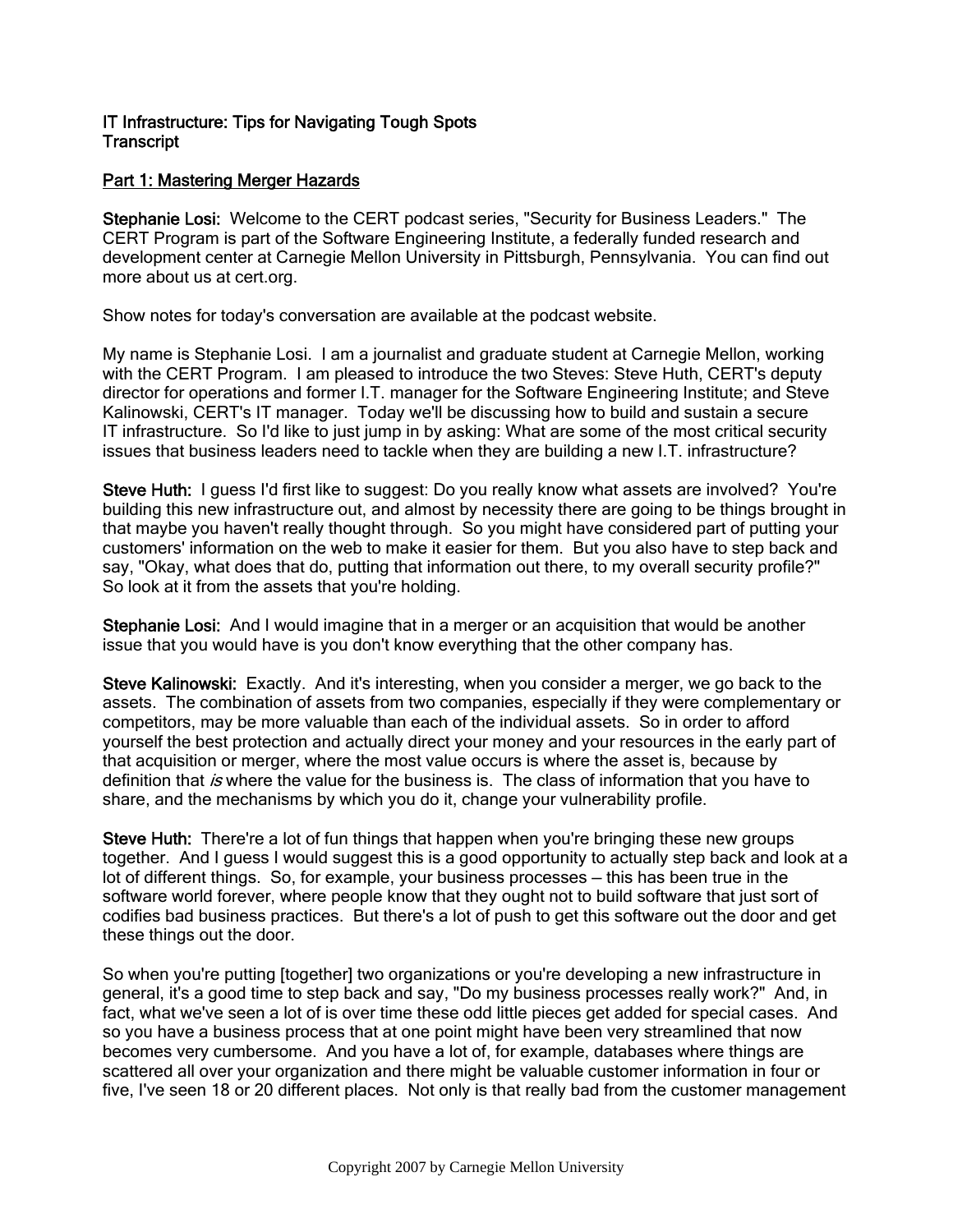point of view, but from the security point of view, each one of these now has its own things that you have to worry about.

So maybe this is an opportunity to look at what you're doing, consolidate some of that, streamline the business processes, and streamline the technology. So there's a lot to be said for, again, taking that step back before you just jump right in and start putting things together.

### Stephanie Losi: Oh, go ahead.

Steve Kalinowski: I was going to say there's an interesting hook on the whole business awareness issue because in a merger, you have two separate IT organizations, and there's a whole lot of personnel management effort to try to get those to cooperate as one because, invariably, by efficiency, some people are going to be pushed out.

Steve was speaking earlier about the business processes. The combination of business processes may be handled very well at the, what'd you call the C level, but if the IT folks — most specifically the architecture people in that domain who are going to help you build those new processes and the technical underpinnings, I guess is a reasonable term for it — they need to be aware of the business process, because if they each come to the table with only the piece they knew from the old organization, you'll actually have three sets of ideas around the table, and that can't possibly work out well in the long run.

Steve Huth: You also said something that triggered one of the insider threat notions. It was found, from the work that we did with the Secret Service, that many of the insiders — their malicious activities were triggered by some sort of work-related event. And as you suggest, you're putting these two groups together, people are feeling threatened, and that —

#### Stephanie Losi: It's a pretty big event.

Steve Huth: It's definitely a big event. But also, you have people that had been granted access, and in a lot of cases you give system administrator access. But unfortunately, too many groups don't think about going back and taking it away. And so now here again, you're bringing together these people. They've had these levels of privilege for a long time and it's a good opportunity to go through and say, "Are these levels of privilege really required to do the job that you need to do now?" And so it's something that makes it a good time to have that conversation with people. But, again, you do have to be careful because people do sometimes react very badly to those sorts of things.

Steve Kalinowski: Well, it's a delicate process, and sometimes that message isn't delivered very well. I mean, if people don't understand that it's not a matter of whether I trust you as an individual, but it's whether it's reasonable for your role to be trusted or to be involved in that process as opposed to some other thing that might be even more interesting for that person. It's a big deal. I mean, the way you deliver that message has a lot to do with how many people you irritate. How many people you irritate may change your insider threat vulnerability, or it may make your problem a lot worse.

Stephanie Losi: So what do you think are some good ways to sort of deliver these messages that may not be welcomed by everyone? How can you sort of smooth things over and really ensure that you're going to have a good transition?

Steve Huth: Well, I try to send Steve in to deliver the message, and —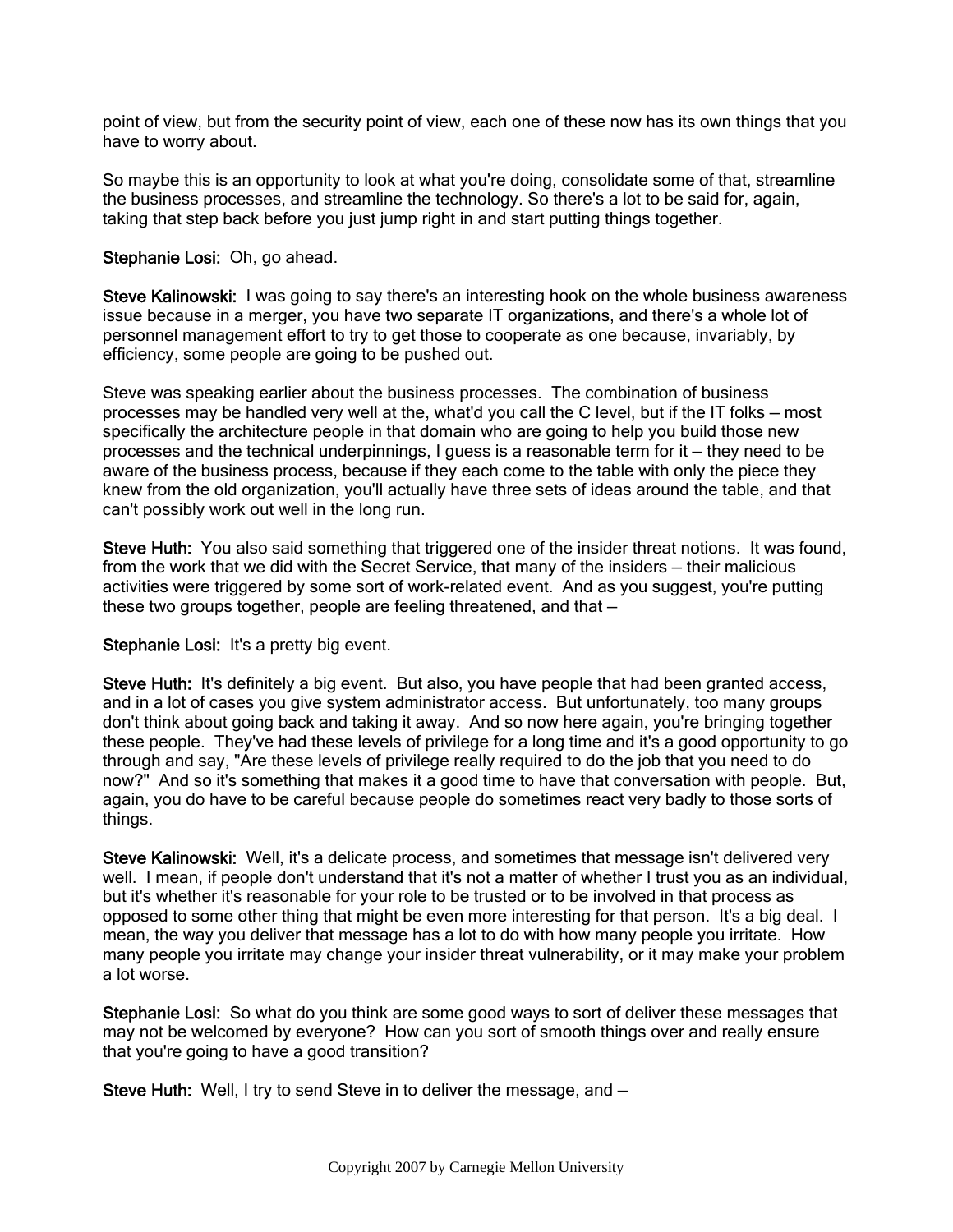Steve Kalinowski: And then we count the arrows in my back, and then we know.

Steve Huth: Well, first of all, there may be opportunities before you get involved in any of this to lay some of the groundwork. So, for example, one of the things that we do is have standing practices that say, "When your role is changing, we're going to reexamine things." And that's true whether your job functions have changed or perhaps you're transitioning out of the organization. So maybe now is a good time to look at some of those issues before you're in a situation where you really need them. And then it's already in people's minds — "This is the way we normally behave" — and so it's no different when we're coming into this awkward sort of business situation.

But I think what Steve said, really, is key, the fact that this is not a personality-based thing. So, "You have to keep in mind that we're treating all of our employees the same way. We're reviewing my access just the same as we're reviewing your access." And then it starts to remove a little bit of that. And there's a real opportunity to lead by example. So, for example, there are places that Steve has access to that I don't. So when people look at our roles they say, "Well, Steve, you're here. You ought to have access to everything." Well, no, I actually don't need access to everything, and other Steve has more immediate needs, so he has accesses that I don't.

Steve Kalinowski: Right, and in truth, you do have access, but you have it by following a particular process. You need to go through the facilities security organization, have them grant you access so that you can do what you need to do. You would be escorted, that event would be logged, I would be aware of it. So the opportunity for you to do anything that would be untoward is minimized. And the way we would treat you that way, any — we treat you the same way in terms of our rigor with visitors and other folks. And you're right, it sets up a condition that we're trying to create processes that are efficient, and we're trying to create [processes] that are repeatable.

Steve Huth: And so now people when they look at us, they don't see me because of a particular position being able to do things and they say, "Well, what is that?" So, again, it tends to make those conversations just a little bit easier. Also, though, if you have a good HR department, getting them involved can be really beneficial because, again, they provide something of a different perspective, and they can provide you more of that employee-focused perspective. So you can say, "Okay, here's what we're planning to do. Here's the impact that it's likely to have." And they can say, "We've been through this a lot more than you have as a technologist. Here's how your people may react." And so there have been times when we've stepped back and said, "Hmm, okay, maybe we want to rethink how we're going to do this particular activity." So getting those folks involved is often a good thing.

# Part 2: What to Do When You Inherit Trouble

Stephanie Losi: What if you go in and something — everything is just really messed up? What if you are given like a mess to start with? How would you— what are some good techniques for dealing with that?

Steve Huth: Well, let me suggest one of the first things that you'll want to do is listen. I've come into several organizations and been asked to make changes. And it is without a doubt the case that I have a very different perception after having gone through it, discussed things with people and understood at a level what was going on, much more so than I had going in. So I think the sort of bull-in-a-china-closet approach — it, at least, it doesn't work for me. It's — come into the organization, talk over things, not just with the management level, but with the people doing the actual work, and then you often have a better understanding of why things are. And oftentimes you'll be surprised. The folks working on the line, they usually know why these messes exist. And they're as upset about them a lot of times as you are. So all of the sudden you're in a situation of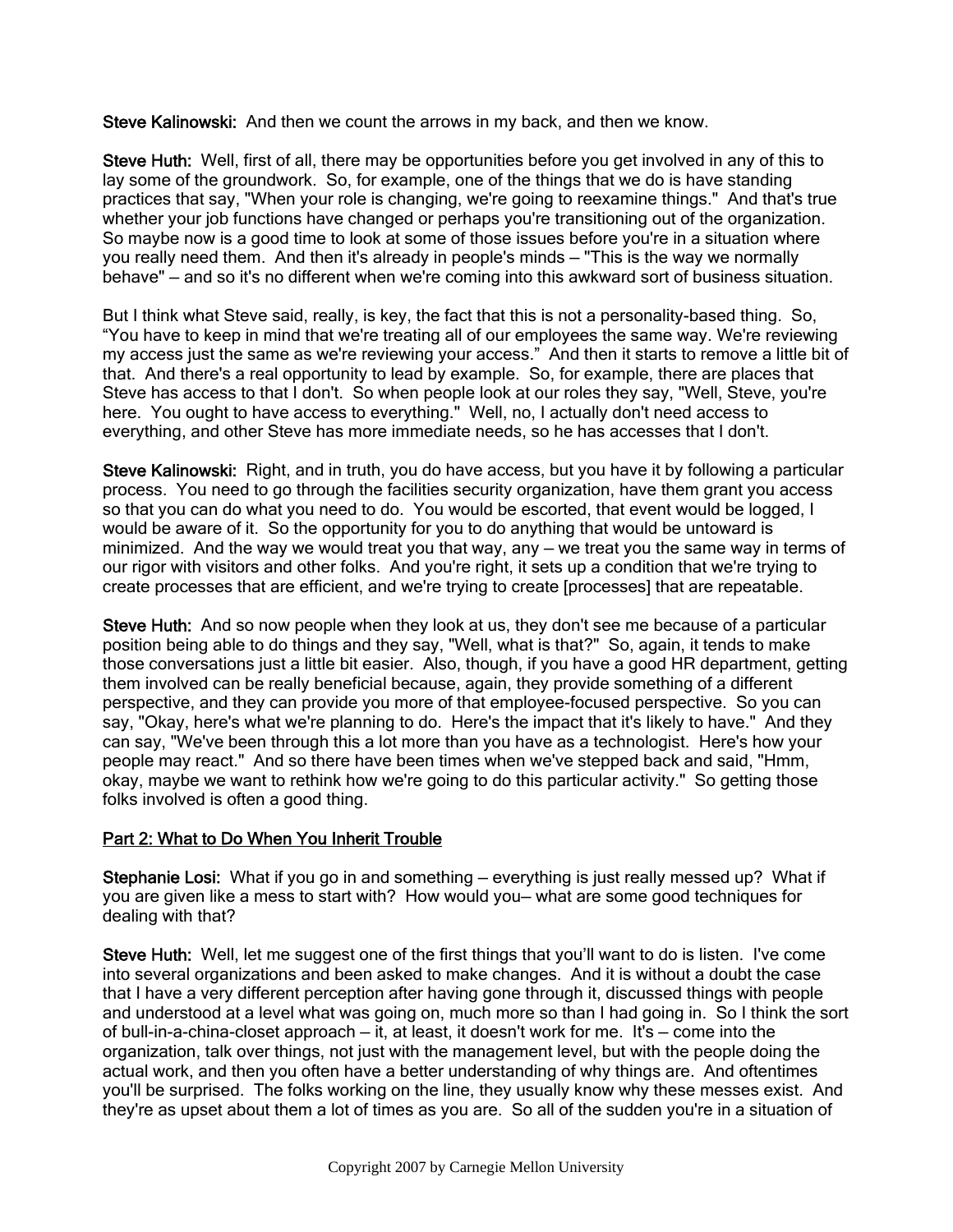saying, "Hmm, so I don't like this. The people that brought me in don't like it. The people that are doing it don't like it. How did we get to this position?"

And so you approach it, again, not from a people-centric thing, but from a process-oriented thing and say, "Okay, the processes are broken. Let's sit down and try to work through them and decide how we can make it better."

But I will tell you that, again, some of the insider threat studies have shown somebody that is perhaps a bad actor in the organization will also use some of those same behaviors to protect the activities that they're doing that might not be on the up and up. So there are documented cases where somebody is acting like, "Well, you don't trust me. And how could you do this and this, and things are messed up but I'm working real hard," and really sort of pushing back in a way that is indistinguishable from somebody that is just nervous about their job. And so when you dig a little deeper, you find out that their pushback is the result of them trying to hide activities that they really shouldn't be engaged in. So you have to be kind of careful. People's motivations can vary pretty wildly in all of this.

Steve Kalinowski: Well, it's interesting, too, that your entry into both of those situations, whether the person is legitimately overloaded or hiding something, can be empathy. Because from your perspective, you don't want to assume that the person is guilty of some nefarious deal, and you just want to find out how can you make their situation better. If they're always turning their back to you when you're trying to do that, that should be a signal that there's something going on that they don't want you to see.

Steve Huth: Now, again, if you're handed a mess, a lot of times what you want to be very careful of is: You immediately put in place a good change management process. Because just going in and sort of willy-nilly saying, "Well, this is broken. We're going to throw it out and fix this," can introduce security vulnerabilities.

One of the things that I've seen in a lot of different places — for example, in router configurations is they're not well documented and they've been put together for specific reasons that grow over time. So you can take the approach that, "Well, we're just going to go in here and clean house." But for everything that you've fixed, you may have introduced some new and unexpected vulnerabilities, that that router may have been your only line of defense. So, [implement] a very good change management process where you say, "Okay, I understand this piece of it, and if I make these changes, here are the things that will be affected."

Stephanie Losi: Okay. And what if you can't do everything you would like to do? Like you come into a situation, you can see that there are many things to be done, but you may not necessarily have the resources to do all of them. So how would you go about making those trade-off decisions and prioritizing security investments? Yes?

Steve Kalinowski: I think Steve wants to answer that.

Steve Huth: Well, Stephanie, that's always the case. And Steve and I can laugh because we've worked together for a long time and there has never been any situation where you have all the resources to do what you want. And, in fact, I've had some very savvy C-level people say, "And if you do have the resources to do everything you want, we're actually giving you too many resources." There's no company where that's the case.

So there are some very good structured methodologies at— looking at your particular situation and deciding — based on, again, what your assets are, what the threats might be, the vulnerabilities —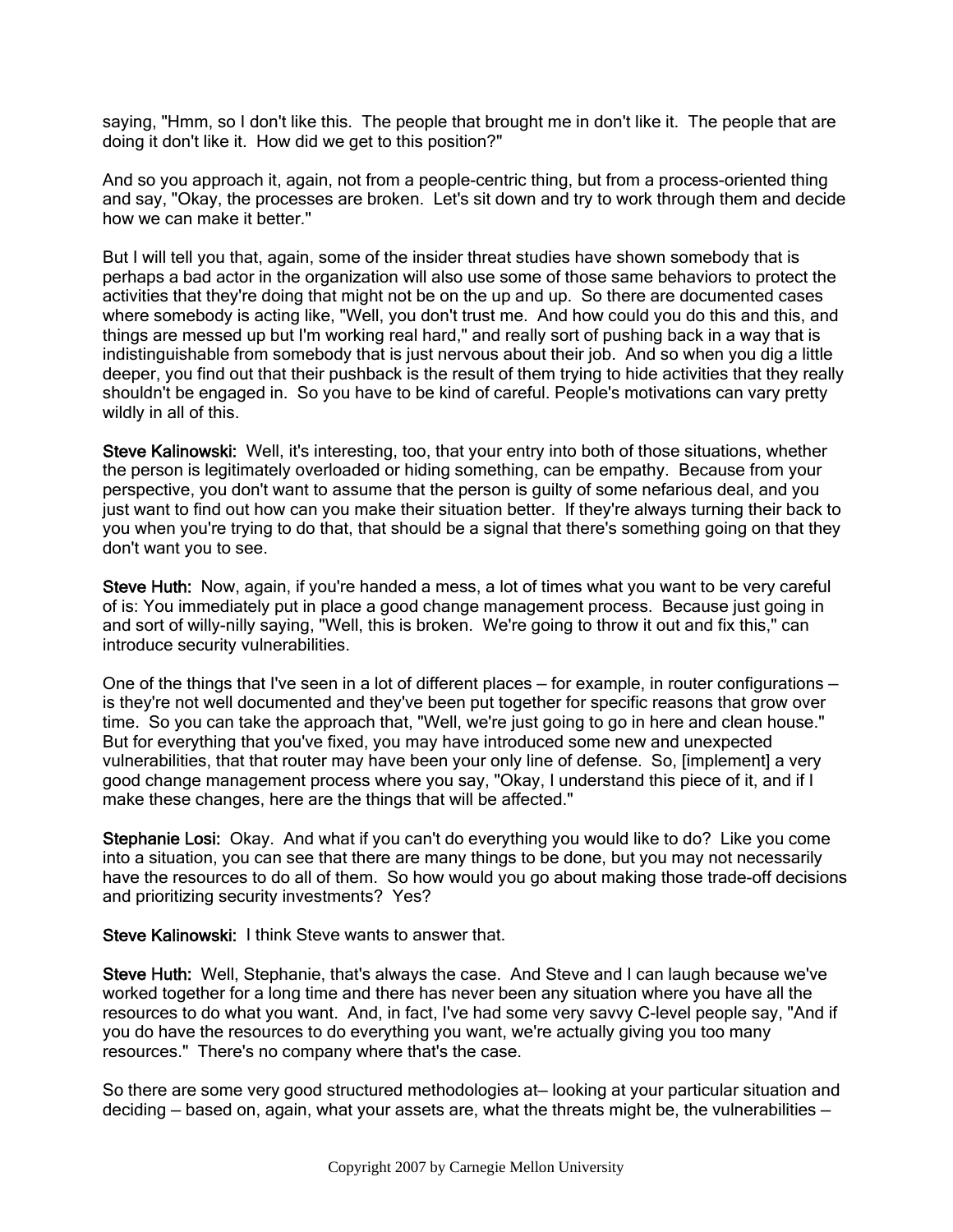where you should go first. Here, I'm going to advertise a little bit the OCTAVE method that CERT has developed. We've used it both internally and externally and found it-

#### Stephanie Losi: For risk management.

Steve Huth: Yes, absolutely. And found it to be a very good way of focusing in on what the critical threats and vulnerabilities really are. And then we can say, "Okay, I'm willing to accept a risk in these areas because even in the worst case, if there's some damage done here, it's not going to affect me too badly. Whereas these other areas I really want to focus. Here's where I'm going to spend my time. Here's where I'm going to spend my money."

The other thing that I really like about it is it doesn't require a cast of thousands. So doing something like OCTAVE you can do it with a small number of people. You can really narrow it down and say, "Okay, I'm going to look at this subset of assets," and really, in a couple of days' worth of effort, come up with a pretty good plan for, "Here's what I've got. Here's what my risks are. Here's what I'm going to do to mitigate those risks." And then you can decide, you know, how much further you want to take that into the organization.

### Part 3: Business-Side Buy-In and Tone from the Top

Stephanie Losi: When should [non-technical] business leaders really actively participate in infrastructure security actions versus delegating the responsibility to the CISO or the CIO or the IT manager and saying, "Well, this is your job. You go do it."

Steve Kalinowski: Well, I think that you definitely want to have [non-technical] folks at the C-level involved early in the process because these — the rules should be governed by the business processes you're trying to protect, which are governed by the assets that you're trying to manage. That has to be defined by the folks who have responsibility for it. There are actually, in some cases, regulatory requirements for that to be the case. Once there are reasonable rules set into place, though, general operations and implementation of the technology that's required to meet a policy can probably be safely delegated as long as you trust but verify. I don't know if you would want to extend that, Steve, at all.

Steve Huth: Well, there are a couple of things I believe, and I do believe that all of this works better if you have active participation from the business side of the house. And by that I mean whether you're doing risk assessment, whether you're building a budget, whether you're developing a plan, doing it in isolation never seems to work very well.

And, again, when you go through things like OCTAVE, one of the things that is required is that business perspective, and those are the people that say, "Here are the real assets that I care about." It's good as an IT professional to have an idea about that. But the bottom line is, that is somebody else's call as to how to rank and order these things.

Also, I think it's a good idea always, when you're working at the policy level, to have that business leader's perspective. And if that's done well, then the rest of the IT functions can go off and carry out what it is that you've defined in policy.

The problem is policy is hard. And it takes a long time to do, and it's something that we worked on for many, many years, and there seems to be no silver bullet that I'm aware of. There's some good places to start, like the Wood books on policy and some of the things available on the web. But you really have to sit down for your organization and, again, talk to the business leaders, talk to the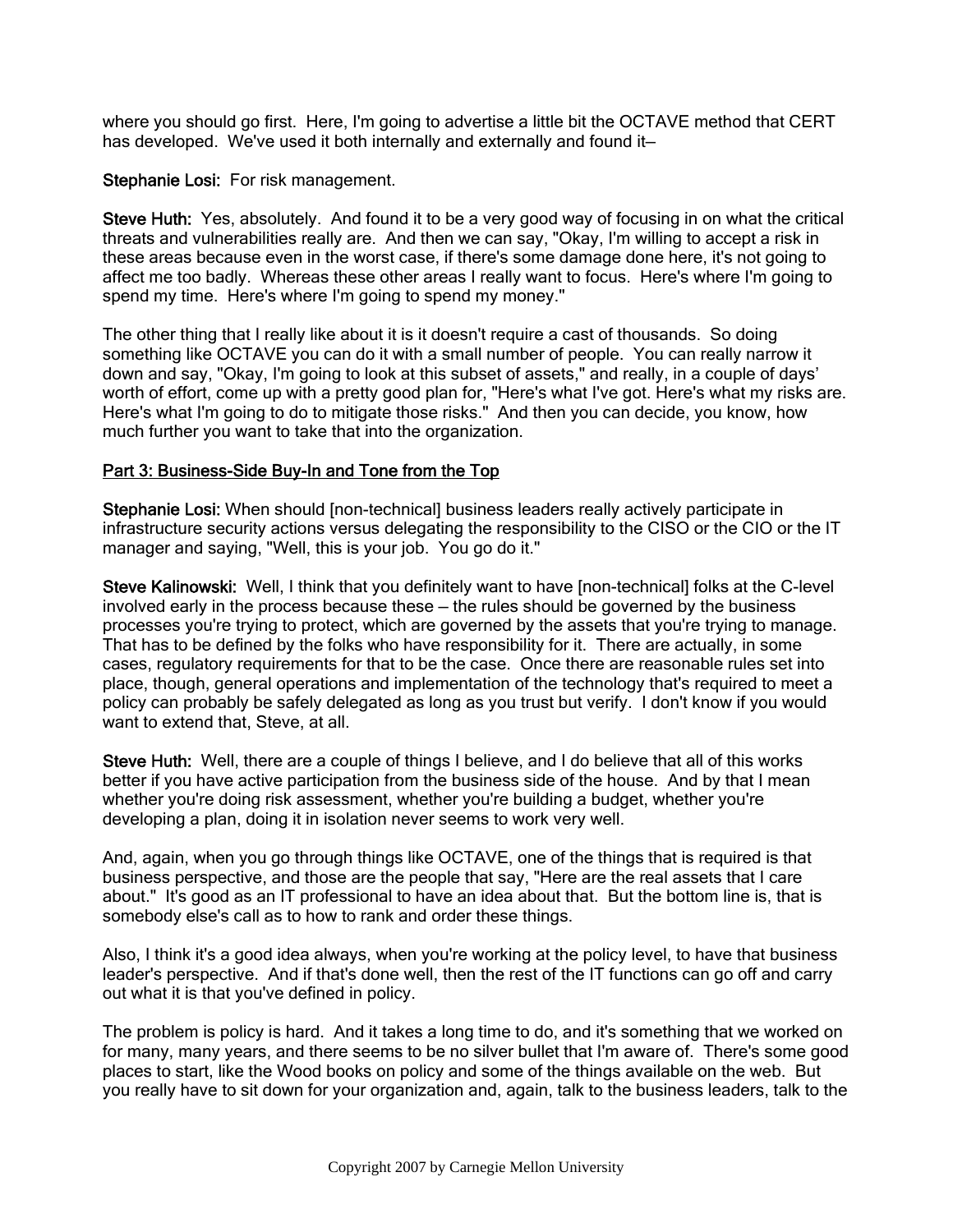technology folks, and really try to put together a policy that's going to work for everyone. And that's just time consuming.

Steve Kalinowski: You're right, and it's an iterative process, too, because if at time T-zero you can have the perfect policy, if your business is evolving either by growth or reduction in some cases, it's going to change. So it's a constant vigilance thing when it comes to managing the policy.

Steve Huth: So going back to your merger question that's, again, one of the things that people have to consider. A lot of times you'll see as an organization, for example, might be absorbing a smaller R&D group, and that group was probably running pretty fast and loose, nothing in the way of policy, relatively few computer controls, but producing wonderful things. And then suddenly they're going to be brought into this other organization that might have been around for centuries and they have a lot of things really solidified in the policy and process world. And it's not just a culture shock. It really is something that can potentially introduce new vulnerabilities as people are saying, "Well, I'm not going to do this. I never had to do it before, why should I do it now?" And whereas before what might have been exposed was some experimental code that was probably available on SourceForge anyway, what now might be exposed is some critical, patentable technologies that the parent corporation has and this person may have access to.

Stephanie Losi: Okay. And so how do you think that that can be successfully spanned, that period of time where people come in and they are not happy about it? They may be saying, "Well, no, we are not going to do that. This is the way we've always done it, and we're just going to continue to do it this way." How do you get from that to them feeling like part of the overall infrastructure and understanding why it's important to follow the policy?

Steve Kalinowski: That's a tough one. Organizations, even when you're not talking about policy, sometimes you have to change out certain of the leaders because they can't evolve to that next level. One would hope that you could avoid that by a bit of transparency and — again getting back to the trust building thing — "This is about us trying to do something at the next level."

Steve Huth: One thing that we have seen some success with is explaining a little bit of why the policy exists. The problem with a lot of policies is they really are — they're very dry. They really tell you what to do and what not to do, but they don't often go into the why. And so we've done things from time to time using cases to illustrate what it is that happens when this policy is not adhered to.

Stephanie Losi: Do you know where can our listeners learn more about this topic?

Steve Huth: Well, we have several things that we put together to give you to put into the transcript. Certainly, the CERT website, especially for things like OCTAVE, is a good place to look. So if you look at the evaluations and practices, you'll see all of this information that can be downloaded. So a good place to start. Looking at things like ISO-77—no, it's now 17799. And just doing a search on that on the web will give you a lot of good information.

One of the other things that I'd respond is the Information Security Forum has a standard of good practice for information security. And it's worthwhile reading it because they're just small snippets of things, and you can say, "These practices really are very germane to the kind of work that we're doing here." And so use that to take this whole world of information security and focus on the areas that you think might be worthwhile and then go from there.

Steve Kalinowski: CIO magazine is also interesting because they often include first-person accounts of situations that I've more than once read and had been given pause, because it really is a business of people. It's not a business of machines.